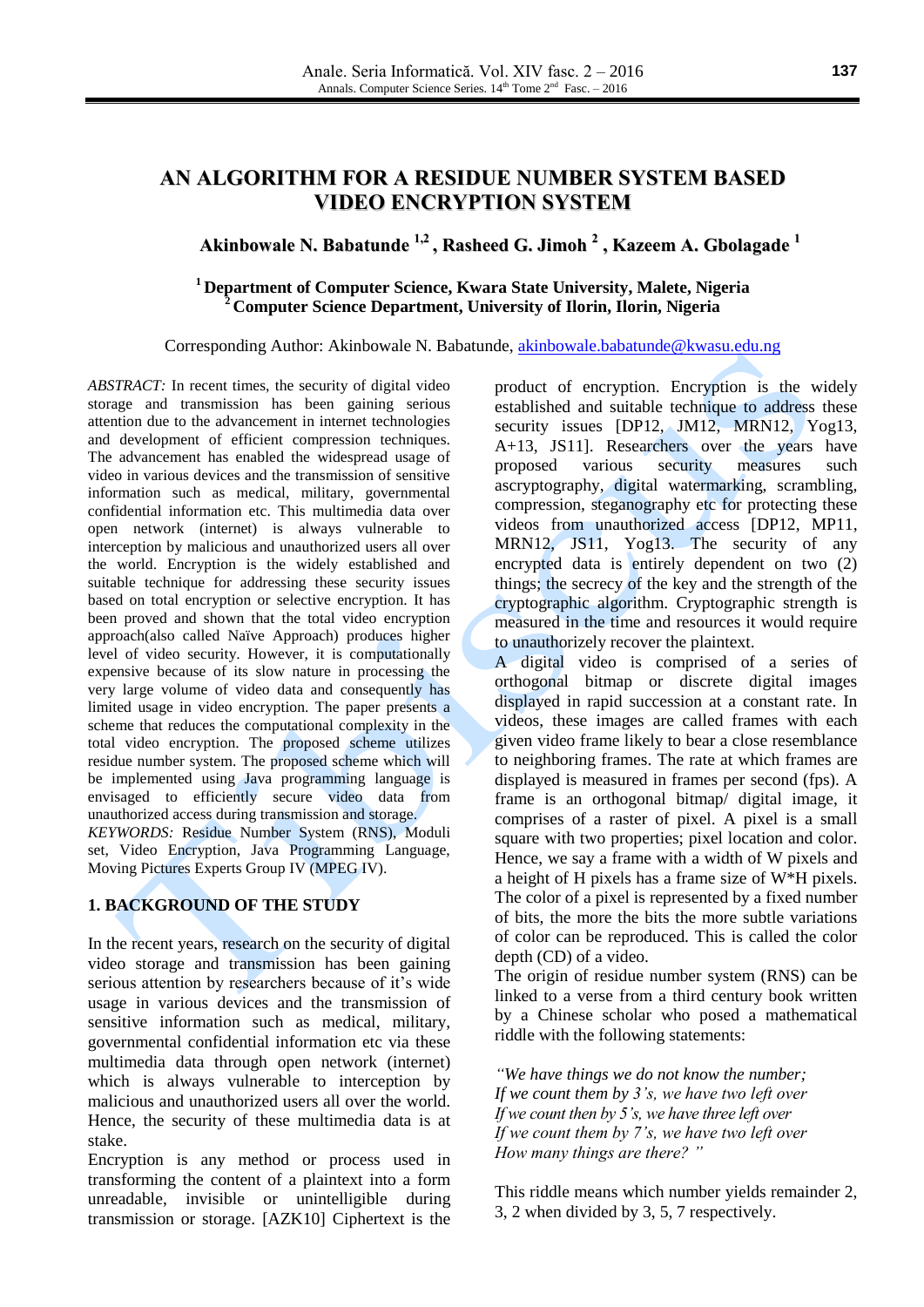Sun Tzu gave the solution to this puzzle called the Taiyen (Great Generalization) which gave the answer as 23. The Taiyen was later in 1247 generalized to what we now call the Chinese Remainder Theorem (CRT) by a Chinese mathematician (Qin Jiushao), [BBG11, Gbo10, OP07].

RNS is an integer system which speeds up arithmetic operations by splitting numbers into smaller parts in such a way that each unit is independent of the other [GC09, Roo08. It is based on the congruence relation which explains that two (2) integers a and b are said to be in congruent modulo m if m divides exactly the difference of a and b; mathematically represented as  $a \equiv b \pmod{m}$ . E.g.  $10 \equiv 4 \pmod{3}$  [OP07]. RNS is defined in terms of a relatively prime moduli set  $\{m_1, m_2, m_3, ..., m_n\}$ such that  $\gcd(m_i, m_j) = 1$  for  $i \neq j$ , where gcd means the greatest common divisor f  $m_i$  and  $m_j$ 

while  $M = \prod_{i=1}^{n} m_i$ , is the dynamic range. RNS is capable of uniquely representing all integer  $X$  that lie in its dynamic range, that is,  $(0 \le X \le M)$  where the dynamic range  $(M)$  is determined by the multiplication of the moduli sets. If the result of a calculation however exceeds M (Dynamic Range), we say that an overflow has occurred.

RNS architectures are typically composed of three (3) main parts; a binary –to – residue converter, residue arithmetic units and a residue  $-$  to  $-$  binary converter. This residue – to –binary converter is the most challenging part of any RNS architecture. However, for any successful application of RNS, data transformation from binary to residue and vice versa must be very fast so that conversion overhead does not nullify the advantage provided by the RNS [GC09]; Data conversion and moduli selection are the two (2) most important issues for a successful RNS realization [BBG11].

The residues of a conventional number  $X$  can be obtained as  $x_i = |X|_{m_i}$ . This is referred to as the forward conversion. The conversion from residue notation to a conventional one (binary or decimal representation) is known as reverse conversion. Two (2) most widely used techniques of reverse conversion are the Chinese Remainder Theorem (CRT) and Mixed Radix Conversion (MRC). Although, many other methods have been devised but are still based on the CRT and MRC.

## **2. RELATED WORK**

### **2.1 RNS and Its areas of Application**

Residue Number System is an unweighted Integer number system which speeds up arithmetic computations by splitting numbers into smaller parts independent of each other with arithmetic operations being performed on these smaller parts independently rather than on the original number. The inherent and advantageous properties of this number system such as very fast arithmetic computations, parallel arithmetic operations, error detection and correction abilities etc has made scientists since in the 1950's put them to use in the implementation of fast arithmetic and fault tolerant computing [Baa11, Gbo10, OP07]. In RNS, arithmetic operations on residue numbers are executed at the same time on each residue.

Since the rediscovery of RNS, it has been well applied to areas in which critical arithmetic operations are additions and multiplications e.g Digital Signal Processing such as digital filtering, convolution, fast fourier transform, digital image processing, Low power design, cryptography, bioinformatics etc. [SVP14, DP13, SA13, BBG11, Baa11, Gbo10, GC09, OP07, ZB06, CNR07, Mi04, WSA04].

The two cryptosystems were designed to enhance the security of non-square digital images. He proposed two algorithms using RNS. The first with coprime moduli sets  $\{2^{n} - 1, 2^{n}, 2^{n} + 1\}$  and a modified Arnold's transform and another scheme based on the moduli sets {2n+2, 2n+1, 2n} and a Bitwise-XOR operation. Both schemes were divided into encryption and decryption processes and they both guarantee the recovery of the plaintext after decryption with no loss of any inherent information. After implementation, both schemes were tested on both gray-scale and true-color images and results showed that the systems achieved excellent results in terms of security, high speed during transmission because of smaller pixel values and sizes, disk space and memory management but the second cryptosystem out performs the first in terms of security.

[WAY12] proposed a digital image coding scheme using RNS with a three length moduli set with common factor  $\{2n+2, 2n+1, 2n\}$ . The scheme offered a very high speed when compared with even other RNS architectures whose reverse converters (RNS to binary converter) are based on CRT because the computation of the multiplicative inverse is eliminated. It also achieved in terms of area, critical path delay and low power VLSI implementation for image processing. After all possible evaluations, it was shown that the scheme out performed most available encryption schemes in terms of area and delay due to the fact that the scheme operated on smaller magnitude operands as it requires less complex adders and multipliers which potentially offers high processing speed.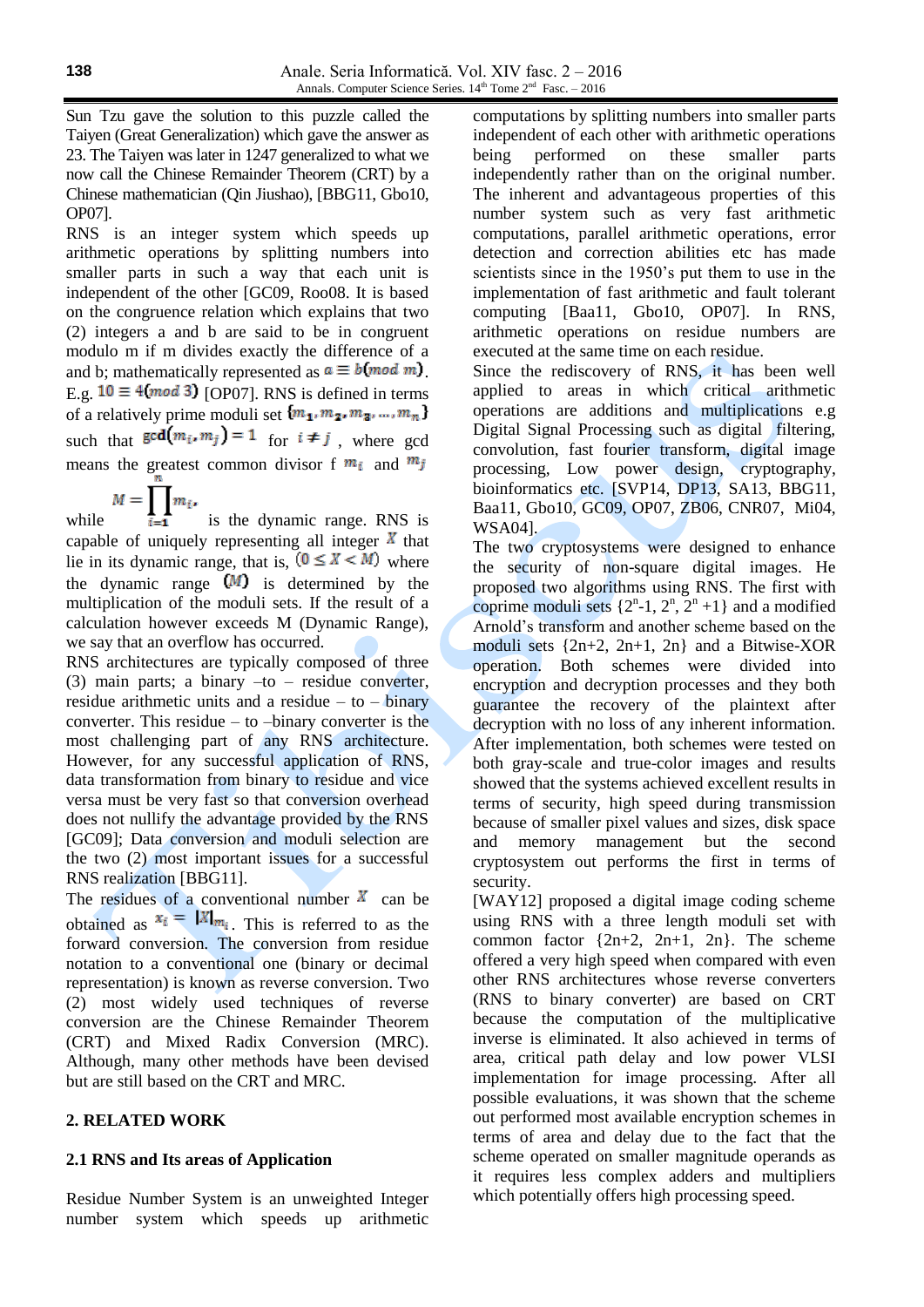[Baa11, BBG11] applied RNS into bioinformatics by using the inherent properties of the number system in solving the problems of sequence alignment. In his work, he enhanced the smithwaterman algorithm (SWA) using the residue number system. SWA is very sensitive in performing sequence alignment but has not been adopted because it is computationally expensive. After using the properties exhibited by RNS in the SWA, a hardware implementation of SWA was performed in VHDL (VHSIC Hardware Descriptive Language). The result of the implementation was compared with state of art as at then and the outcome of the comparison showed that the implementation is efficient in both area and speed. Hence, it can be concluded that RNS is a good platform for the implementation of SWA since it has a potential for improving the overall computational cost of SWA.

[WSA04] designed an image encoding system that offers a very high speed and low power implementation which does not require any other additional component other than a RNS system. As against the use of Look up tables in the decryption process of [A+01], Wang used the modified Chinese remainder theorem (CRT) for its decryption process which is more efficient in terms of VLSI than the scheme by  $[A+01]$ . The designed algorithms were simulated using matlab tools and tested. Result shows that the cryptosystem encrypts the entire image with a very high security level.

[A+01] used RNS in the coding of digital images. He read digital signal as either a binary or decimal, quantized the image pixels into eight (8) bits and encoded the image using RNS. Look up tables were used for the reverse conversion (decryption) as it was found to be faster and suitable for decryption purposes. The proposed algorithms were implemented using C programming language and tested successfully. The technique provided a totally unreadable image and cannot be decrypted by anyone except with users that has the key.

Residue number system can be applied to multicarrier-code division multiple access (CDMA) systems to enhance its bandwidth efficiency. The work proposed a new method of bandwidth efficiency enhancement of a MC-CMDA system by increasing the number of bits per symbol which in normal cases lead to parallel transmission of data bit with orthogonal spread codes. The maximum possible number of orthogonal sequences causes a limit in the achievable bandwidth efficiency of the system and degradation in system performance with an increment in bits per symbol which is not so using an RNS based representation. In RNS representation, one can increase the number of bits per symbol without increasing the number of parallel

channels. The performance of the proposed system was analyzed in a slow fading Rayleigh channel, it was found to have a high bandwidth efficiency and robustness against channel impairments. Hence, the proposed system can be considered as an alternative to high speed data transmission.

## **3. VIDEO CRYPTOSYSTEMS**

The security of video data is becoming more important nowadays because of the rapid development in multimedia video compression and the latest development in internet technologies. These breakthroughs have enabled video data to be used as a medium through which sensitive information can be easily stored and transmitted. Hence, video data needs to be protected from unauthorized access during the cause of transmission and storage. Video encryption is the widely established and secured means of video content protection [A+13, Yog13, DP12, JM12, MRN12, JS11].

Video encryption algorithms generally work with videos in a compressed format because of its large volume nature to enable its storage and transmission over bandwidth-limited networks [RS13, Yog13, MP11]. No single technology can provide a complete solution for securing video transmission [E+01, JS11]. Video compression is a technology for transforming video signals that aims to retain original quality under a number of constraints taking the advantage of data redundancy between successive video frames [SM14]. Encryption of a video data can take place before compression, during compression (Joint) compression or after compression. Irrespective of when the encryption of the video data occurs, an ideal video encryption algorithm for real- time video applications in any consumer device must be able to provide an acceptable level of security, minimize the computational storage and overhead and comply with standard codec formats [WB05].

Typically, video encryption algorithms can be classified into four basic categories; completely layered encryption, permutation based encryption, selective encryption and perceptual encryption [A+13, Yog13, ZGJ12, JS11].

1. Completely Layered Encryption: In a completely layered encryption, a cryptosystem is used in the encryption process to encrypt the whole the whole video data after being compressed without considering any region of interest. Encryption is done on the video data frame by frame without considering the video objects or any other semantic information. They produce the highest security and they have higher computational complexity than the other groups and thus more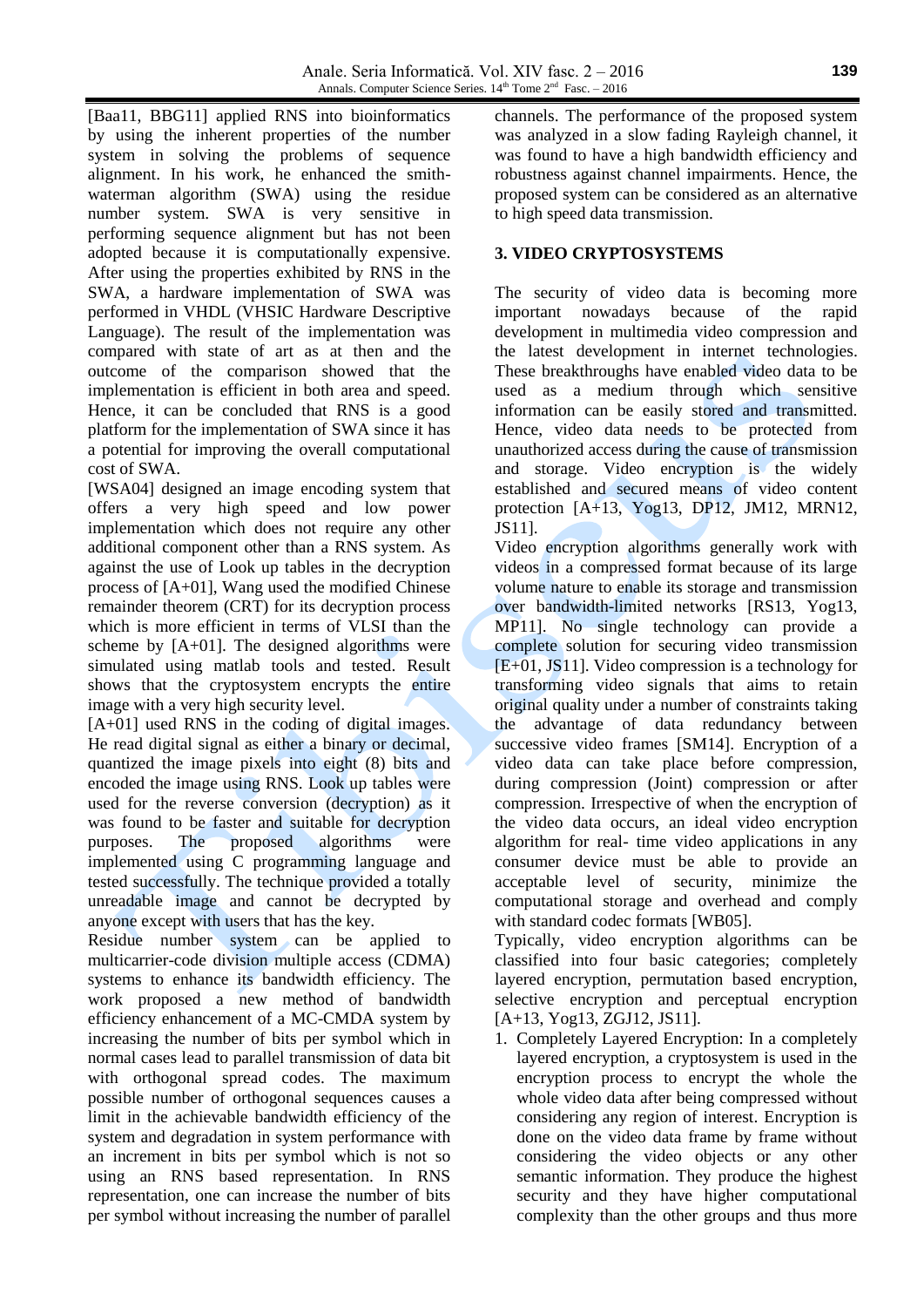suitable for secure video storage [ZGJ12, WB05]. They are however not suitable for real time video applications due to their high computational complexity [JS11]. Examples of this group can be found in the works proposed by [L+02, GSN08] etc.

- 2. Selectively Encryption: In order to reduce the computational complexity inherited as a result of encrypting the whole video data, algorithms that selectively encrypt a particular video bytes within the video frames are designed in this category. These algorithms selectively encrypt only sensitive or important bytes within the video frames. Although this algorithms reduces computational complexity by selecting only a minimal set of data to encrypt but their security and speed level is dependent on how many parameters they encrypt [JS11]. The works proposed by [SM95, MG95, SB98, WK05] etc. are examples of algorithms in this group.
- 3. Perceptual Encryption: The perceptual encryption requires that the audio/ video quality of the data be partially degraded by encryption such that the encrypted data are still partially perceptible after encryption and the audio/ video quality of the data is continuously controlled. Perceptual encryption algorithms are not suitable for applications which demand high security, they are suitable for entertainment applications e.g. pay per view etc [JS11].
- 4. Permutation Encryption: The permutation based encryption uses different permutation algorithms to scramble or encrypt video contents. The entire video does not necessarily need to be scrambled as a particular set of bytes might be scrambled and a permutation list used as a secret key. Permutation based algorithms are generally fast but provides an insufficient level of security [JS11]. Pure permutation, Zig-zag permutation, Huffman codeword (1998), correlation preserving (2006) etc are examples of algorithms in this category.

It has however important to note that the completely layered video encryption scheme provides the highest level of video security but has a very low level of acceptance because it is computationally expensive [DP12, JS11, AZK10, P+12]. Many video encryption techniques have been proposed and designed in literature. Irrespective of the encryption classification used in the design of these techniques, the rate of security, transmission error tolerance, encryption ratio, compression efficiency, computational efficiency, lossless visual quality and format compliance are the metrics used to evaluate and compare their performance [A+13, DP12, ZGJ12, JS11].

### **4. THE PROPOSED ALGORITHM**

The RNS procedure for the proposed video encryption system is presented in figure 1.

### **5. PROCESS FLOW OF THE ALGORITHM**

The process flow of the proposed residue number system based encryption algorithm for the video encryption system is shown in figure 2. Details of the encryption stage are shown in figure 3.

### **6. DISCUSSION**

The algorithm in Figure 1 depicts the complete process from the point of video acquisition to end of the encryption system where we will have our encrypted video data. Our proposed residue number system based encryption algorithm for encrypting video data begins by applying MPEG IV compression algorithm on any video data format to compress the video data such that the size of the video file can be reduced and the compression ratio computed. The compressed video file is then being separated into frames after which the pixel value of each frame is computed. The traditional residue number system moduli set $\{2^n - 1, 2^n, 2^n + 1\}$  is then applied on the pixel values to obtain the residue of each frame which is then saved on a lookup table. This forms the first encryption stage of the system.

To further increase the security and reduce the size of the video file, we will subject the output of the first encryption stage to RNS column addition followed by a RNS row addition. The Result of this is followed by performing scaling on the output file to further reduce the video size. The encrypted video file and lookup table is however stored or transmitted over the internet.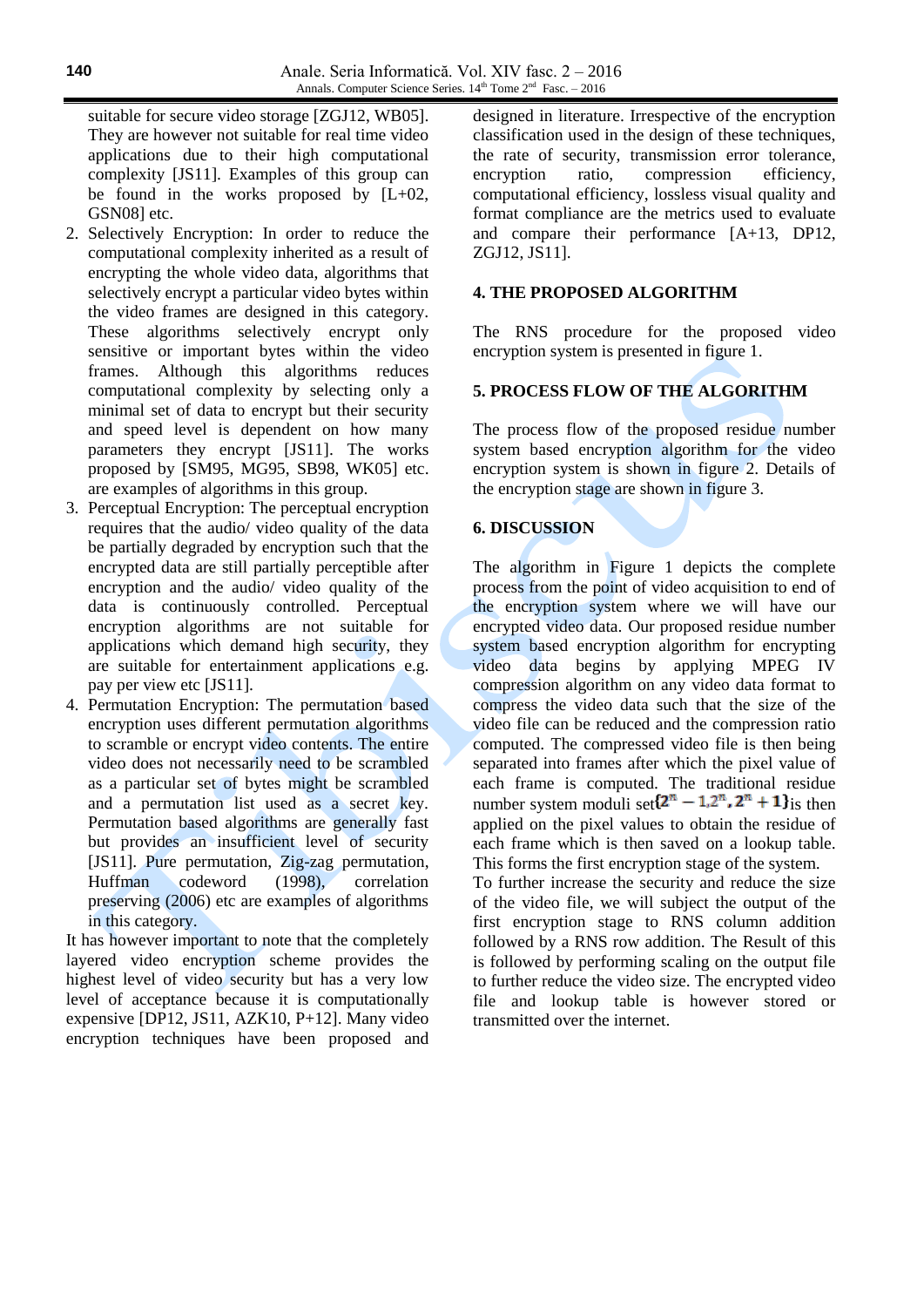```
Begin Input the video file
                Determine the size of the video_file (vf1)
                Compress the video file using MPEG IV_Algorithm
                Determine the size of the compressed_video_file (vf2)
                {
                Compute the compression ratio = (vf1/vf2)}
               Extract frames from the compressed_video_file ()
                {
                       For (i=0; i < n; i++)Extract (from compressed_video_file) = frame [i]
                       Frame [i] = frame [i+1]}
                Convert_each_frame_to_pixel_value ()
                {
                       For (i=0; i < n; i++)Convert (frame [i] )
                }
                Compute the residue of each frame which is already in pixel values using the moduli set 
                \{2^n - 1, 2^n, 2^n + 1\} where n=2
                {
                       For (l=0; 1 < m; 1++)For (j=0; j<n; j++){
                               Split_frame ()
                                {
                                       For (k=0; k< n; k++)Number_of_sub_pixel_value_of_frame [i] = pixel_value_of_frame% m[l]
                       Save the residues into lookup tables (a lookup table for each modulus)
                                }
                        }
                }
                Merge the frames for each residue position using RNS addition operation
                {
                       Number_sub_frame2[i] = 0For (i=0; i < n; i++)Number_sub_frame2[i] =
                number_of_sub_pixel_value_of_frame[i][l]+number_sub_pixel_value_of_frame[i][l+1]+ 
                number sub pixel value of frame[i][l+2]+…..+ number sub pixel value of frame[i][l+m]
                }
                Merge the output of the above addition and take the modulus of the result using scaling
                {
                       For (i=0; i<n; i++)Merge_number_sub_pixel_value_of_frame [i]
                       Take modulus of merged_number_sub_pixel_value_of_frame[i] by scaling.
                }
                Save the new residue values
               Store or send as the encrypted video attaching the lookup tables and the key
End
```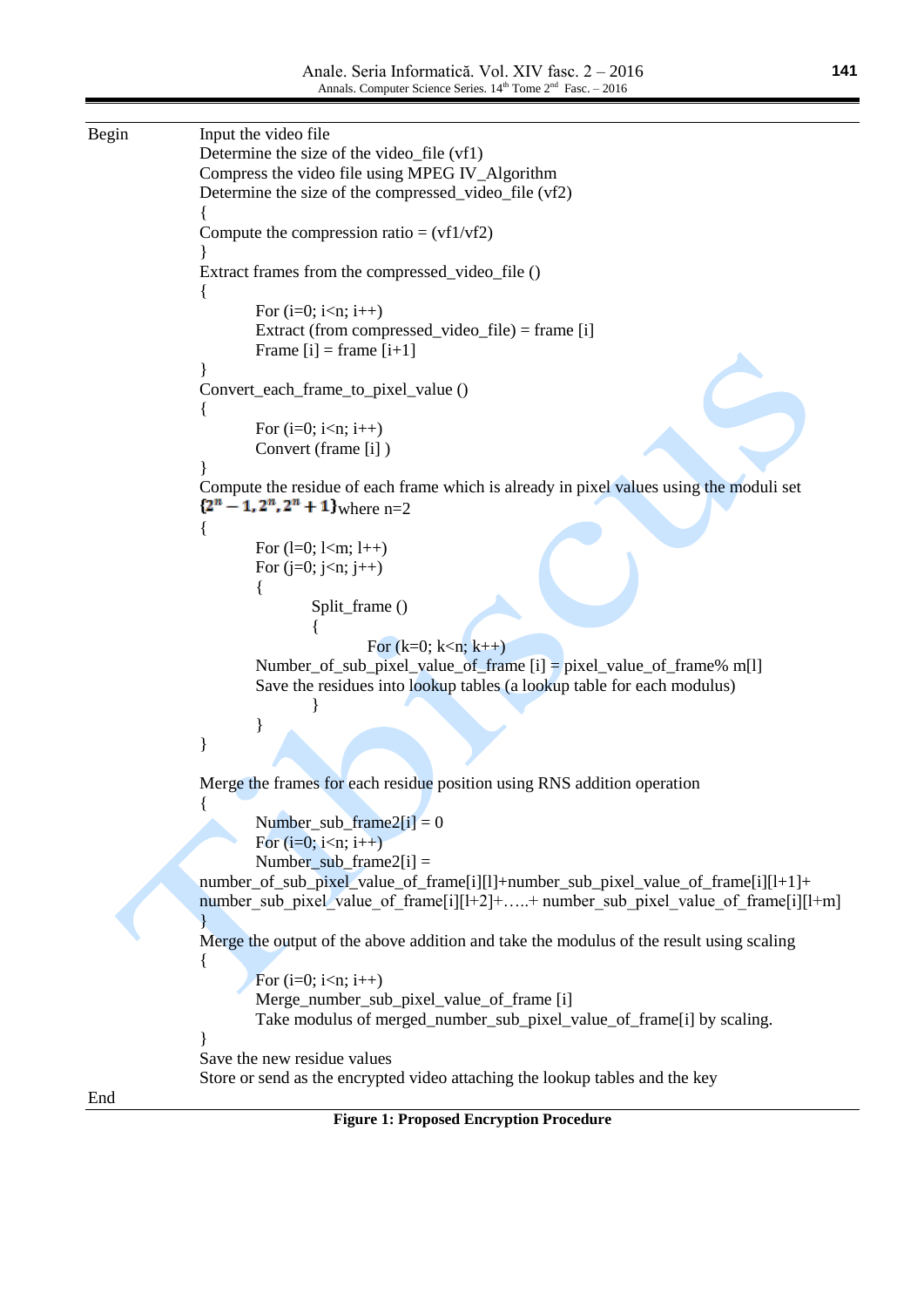

**Figure 2: Process flow for the RNS based Video Encryption System**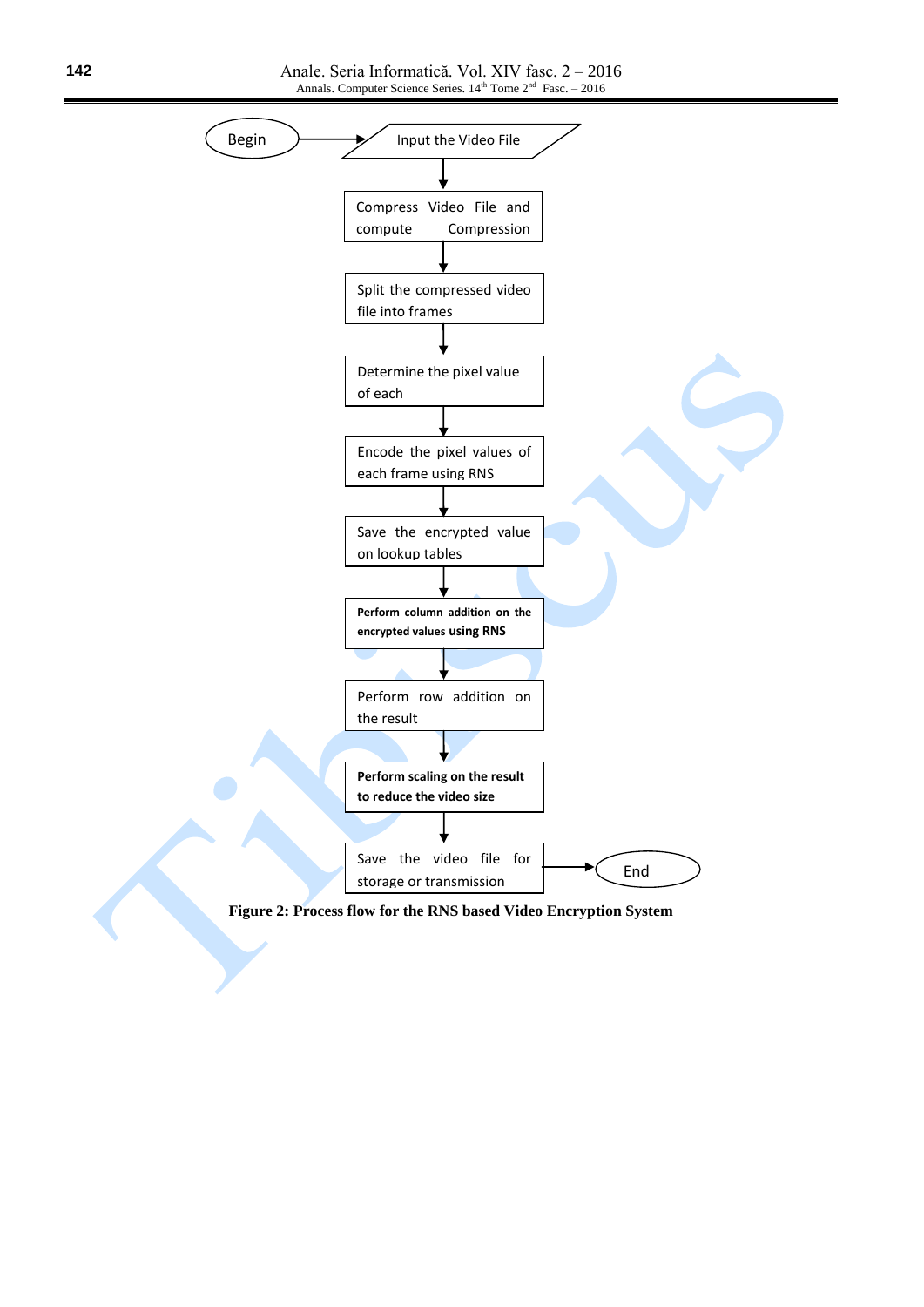

**Figure 3: Flowchart for the Encryption System**

#### **7. CONCLUSION AND FURTHER WORK**

This research develops residue number system based encryption algorithm for encrypting all formats of video data. The algorithm was developed to look into the possibility of ameliorating the computational complexity problems in total video encryption. The next intent is to implement this algorithm on JAVA programming language, test and evaluate the implemented system using the security, encryption ratio, degradation, compression efficiency and transmission error tolerance metrics. The expectation here is that the proposed approach will successfully and efficiently encrypt any video file format during transmission and storage and reduce the computational complexity of total video encryption algorithms.

#### **REFERENCES**

- [AZK10] **M. Abombara, O. Zakaria., O. Khalifa** - *An overview of video encryption techniques*. *International*  Journal of computer theory and engineering. 2 (1). 2010
- [A+01] **A. Ammar, A. Alkabbany, M. Youssef, A. Emam** - *A secure image coding scheme using RNS.* Eighteenth National Radio Science Conference, Mansoura University, Eygpt. 2001.
- [A+13] **K. Ajay, K. Sourabh, H. Ketki, M. Aniket** - *Proposed video encryption algorithm vs other existing algorithms:*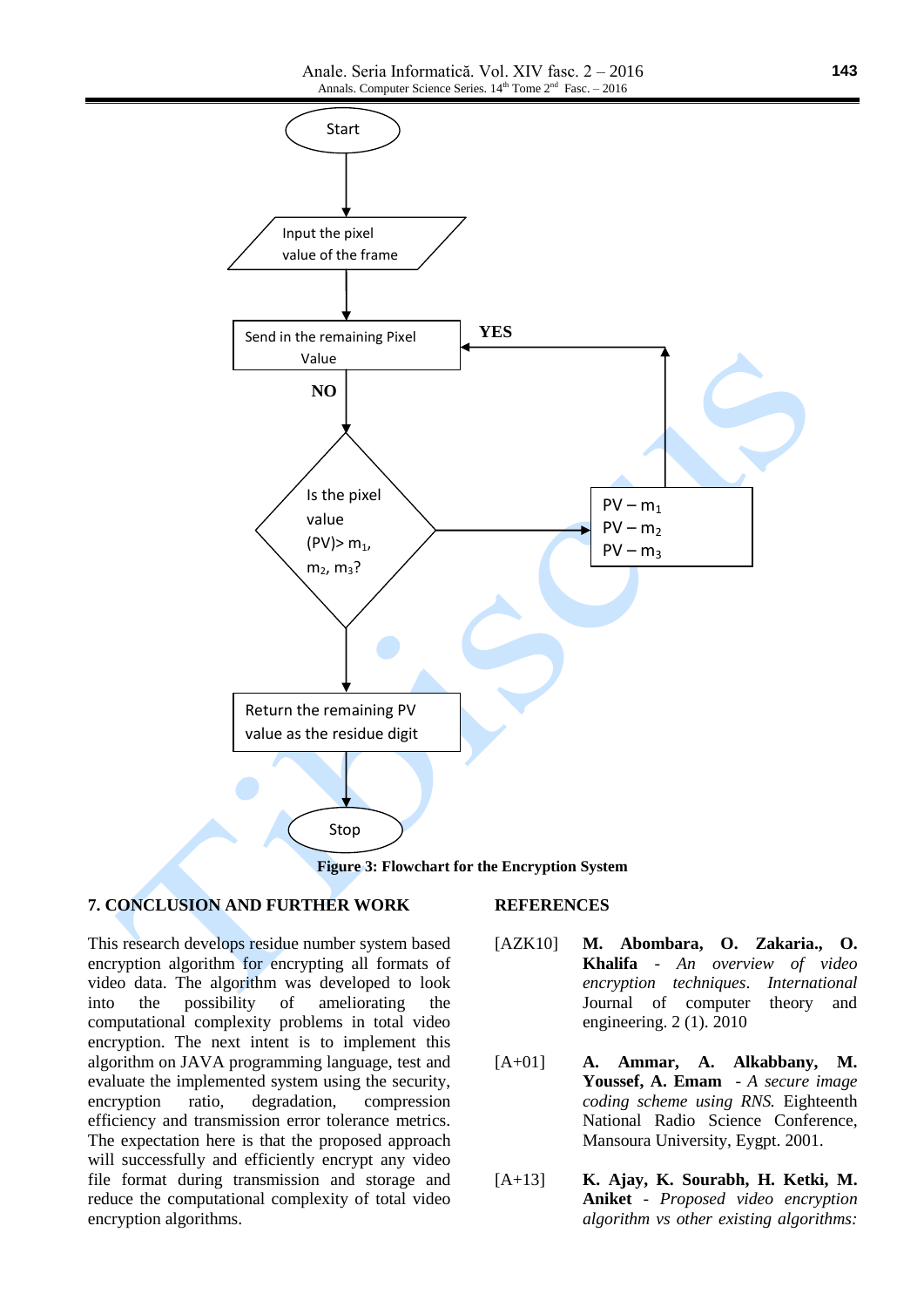*A comparative study*. International Journal of Computer Applications. 65 (1). 2013.

- [Baa11] **Y. E. Baagyere** *Application of residue number system to smithwaterman algorithm.* A Thesis Submitted to Kwame Nkrumah University of Science and Technology. 2011.
- [BBG11] **E. Y. Baagyere, K.O. Boateng, K. A. Gbolagade** - *Bioinformatics: An important application area of RNS:* Journal of Engineering and Applied Sciences 6 (2): (174 -179). 2011.
- [CNR07] **G. C. Cardarilli, A. Nannarelli, M. Re** - *RNS for low-power DSP Applications*. Institute of Electrical and Electronics Engineer, 2007. (1412- 1416). 2007.
- [DP12] **H. Darshana, S. Parinder** *A comprehensive survey of video encryption algorithms.* International Journal of Computer Applications. 59 (1). 2012.
- [DP13] **Y. Dina, S. Pavel**  *A comparative study on different moduli sets in residue number system.* Institute of Electrical and Electronics Engineer*.* 2013.
- [E+01] **T. Eugene, W. C. Gregory, S. Paul, J. D. Edward** - *An overview of security issues in streaming video*. Retrieved via [www.google.com.](http://www.google.com/) 2001.
- [GSN08] **K. Ganesan, I. Singh, M. Narian** *Public key cryptography of images and videos in real time using chebyshev maps*. Proceedings of the 2008 Fifth International Conference on Computer Graphics, Imaging and Visualization, Institute of Electrical and Electronics Engineer Computer Society, Washington DC, USA. (211-216). 2008.
- [GC09] **K. A. Gbolagade, D. Cotofana** *Residue-to-Decimal converters for moduli sets with common factors*. Institute of Electrical and Electronics Engineers. 624-627. 2009.
- [GS09] **K. A. Gbolagade, D. C. Sorin** *- A reverse converter for the new 4-moduli*<br>*set*  $(2n + 3,2n + 2,2n + 1,2n)$ . *set*  Institute of Electrical and Electronics Engineers. 2009.
- [Gbo10] **K. A. Gbolagade** *Effective reverse conversion in RNS processors*. A Thesis Submitted to Delft University, Netherlands. 2010.
- [JM12] **J. John, S. Mamimurugan** *A survey on various encryption techniques*. International Journal of Soft Computing and Engineering (IJSCE). 2 (1). 2012.
- [JS11] **S. Jolly, V. Saxena**  *Video encryption: A Survey*. International Journal of Computer Science Issues.8 (2). 2011.
- [L+02] **S. Li, X. Zheng, X. Mou, Y. Cai** *A chaotic encryption scheme for real time digital video*. Proceedings of SPIE, SPIE press, San Jose, CA. 149-160. 2002.
- [Mi04] **L. Mi** *Arithmetic and logic in computer systems*. John Wiley and Sons, Inc. Hoboken, New Jersey. 2004.
- [MG95] **J. Meyer, F. Gadegast** *Security mechanism for multimedia data with the example MPEG-1 video*, project description of SECMPEG. 1995.
- [MP11] **R. Mukut, C. Pradhan** *Secured selective encryption algorithm for MPEG-2 video.* Journal of Institute of Electrical and Electronics Engineers. 2011.
- [MFP00] **A. S. Madhukumar, C. Francois, A. B. Premkumar** - *Proceedings of the 43rd Institute of Electrical and Electronics Engineers Mid-West Symposium on Circuits and Systems,*  Lansing, 2000.
- [MRN12] **A. C. Mayank, P. Ravindra, R. Navin** - *A novel approach of digital video encryption*. International Journal of Computer Applications. 49 (4). 2012.
- [OP07] **A. Omondi, B. Premkumar** *Residue Number Systems: Theory and Implementation*. Imperial College Press. 2007.